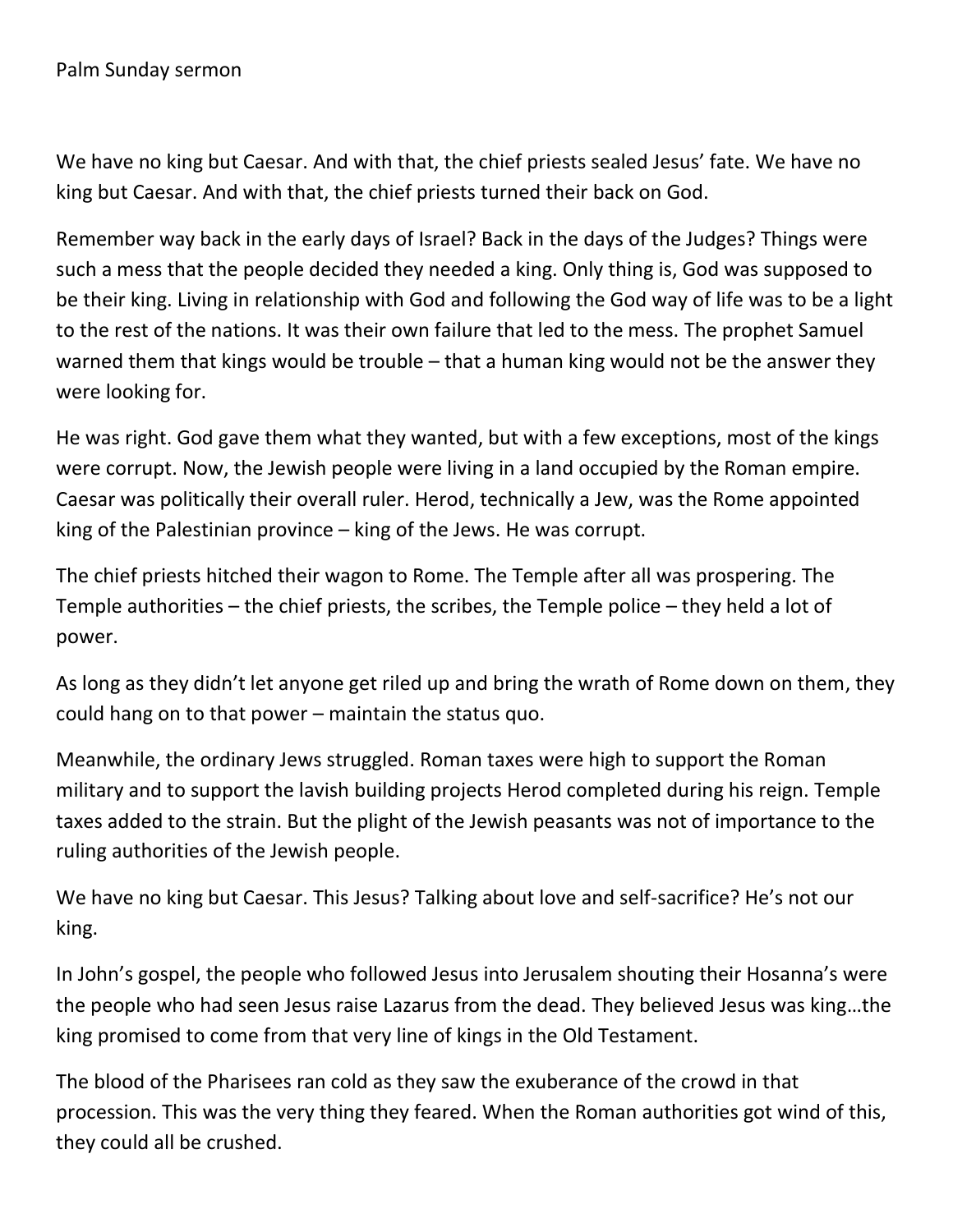So the wheels of the Jewish religious authorities started turning to find a way to get Jesus executed so they wouldn't all die.

Over Lent, we've followed their efforts. We've followed Jesus who kept true to his mission – the one he knew would end this way. The mission that would show the world that God as king looks completely different than Caesar's world.

It's not as clear in John what the involvement of the ordinary people was in this scene before Pilate. In the other gospels, they are clearly there. The chief priests get them stirred up and they turn against Jesus.

While we don't see much of the ordinary people at the trial scene, we do know that Jesus' disciples wouldn't even admit to the authorities that they were Jesus' followers. The crowds of supporters who entered Jerusalem hailing Jesus as a king were nowhere to be seen here in front of Pilate.

We have no king but Caesar. The people here before Pilate did not want a change to the status quo. And nobody who wanted things to stay pretty much as they were wanted a king like Jesus. They wanted the strength and might of a Caesar…a king who could maintain order and keep the economic system in place that kept them wealthy, often at the expense of the peasants.

After World War I, sanctions against Germany left people impoverished and desperate. Conditions allowed for the rise of the National Socialist Party, the Nazis, and their leader, Adolph Hitler.

The German Evangelical Church, the Lutheran church in Germany, split into two factions. One attempted to fuse Christian theology with German nationalism. They bemoaned the impurity of the church and the Jewish influence on Christianity. They wanted a racially pure church.

Although they didn't call their ruler Caesar, they essentially said the same thing. They liked what Hitler was doing for the country.

This prompted formation of the Confessing Church in Germany. Again, Lutherans. They opposed the German nationalism of the church and the warped theology that supported it. They stood by the original confessions of the church. But with some notable exceptions, their protests did not extend to questioning the legitimacy of the Nazi state. Hitler was still their king…or dictator.